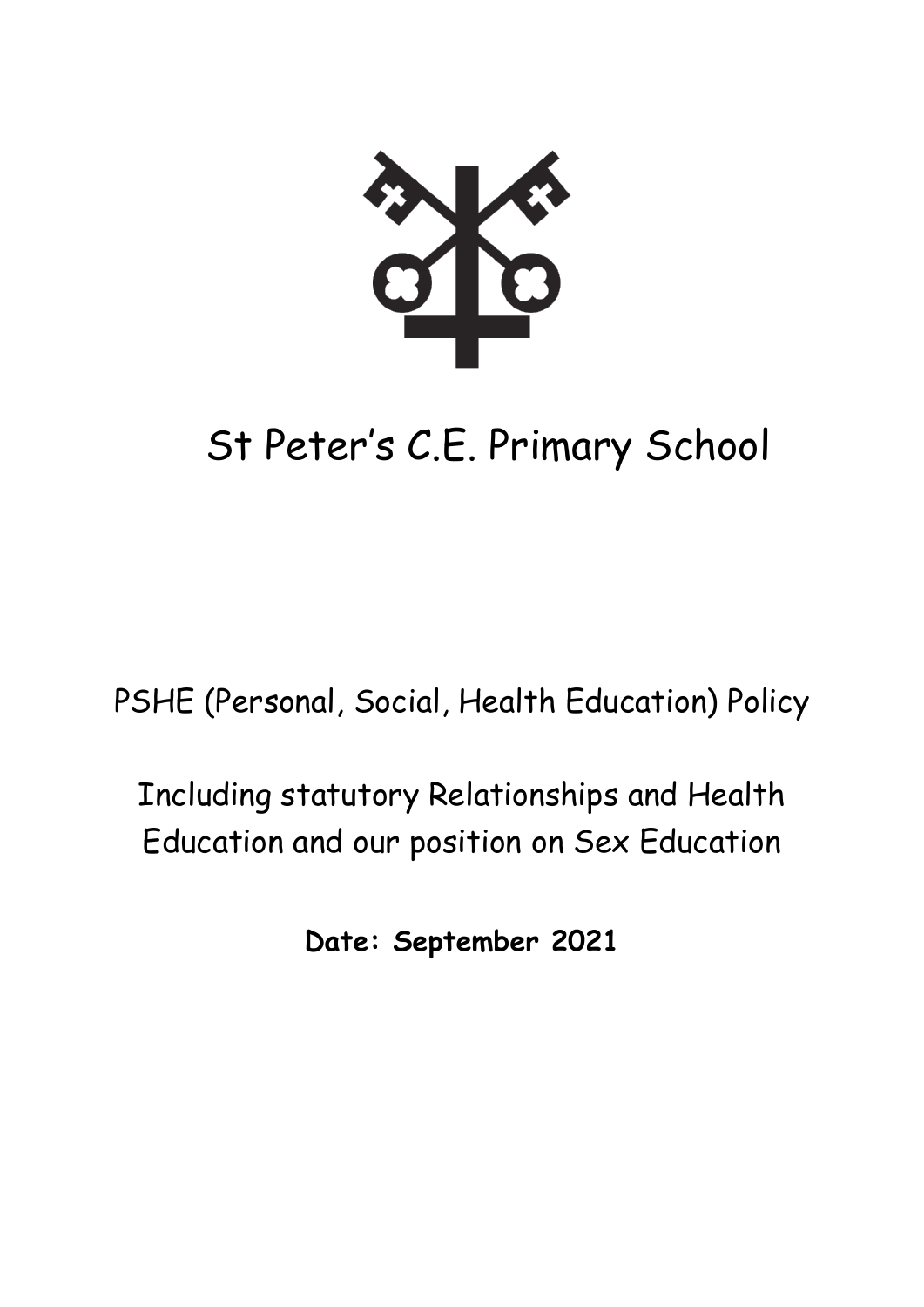#### **Our Christian Vision**

As a Christian family at St Peter's School, we create a unique place of learning, nurturing the gifts that God in His awesomeness has given us. We encourage every child and prepare them for life's journey, inspiring them to fulfil their potential, their dreams and their aspirations. Sowing the seeds of tomorrow.

(Matthew 13:1-23)

## **Context**

All schools must provide a curriculum that is broadly based, balanced and meets the needs of all pupils. Under section 78 of the Education Act 2002 and the Academies Act 2010, a PSHE curriculum:

-Promotes the spiritual, moral, cultural, mental and physical development of pupils at the school and of society, and

-Prepares pupils at the school for the opportunities, responsibilities and experiences of later life.

# **PSHE**

At St Peter's School we believe that our pupils have a right to the highest quality personal, social and health education (PSHE). This will enable them to begin to develop the knowledge, skills and understanding they need to lead confident, independent and healthy lives and to participate as informed active and responsible citizens. We actively encourage and enable all of our pupils to become involved in a wide range of activities which aim to promote self-worth, promote co-operation and involvement and develop an understanding of and respect for difference and diversity.

We include the statutory Relationships and Health Education within our whole-school PSHE programme.

To ensure progression and a spiral curriculum, we use jigsaw, the mindful approach to PSHE, as our chosen teaching and learning programme and tailor it to your children's needs. The mapping document: Jigsaw 3-11 and statutory Relationships and Health Education, shows exactly how Jigsaw and therefore our school, meets the statutory Relationships and Health Education requirements (See appendix 1). This programme's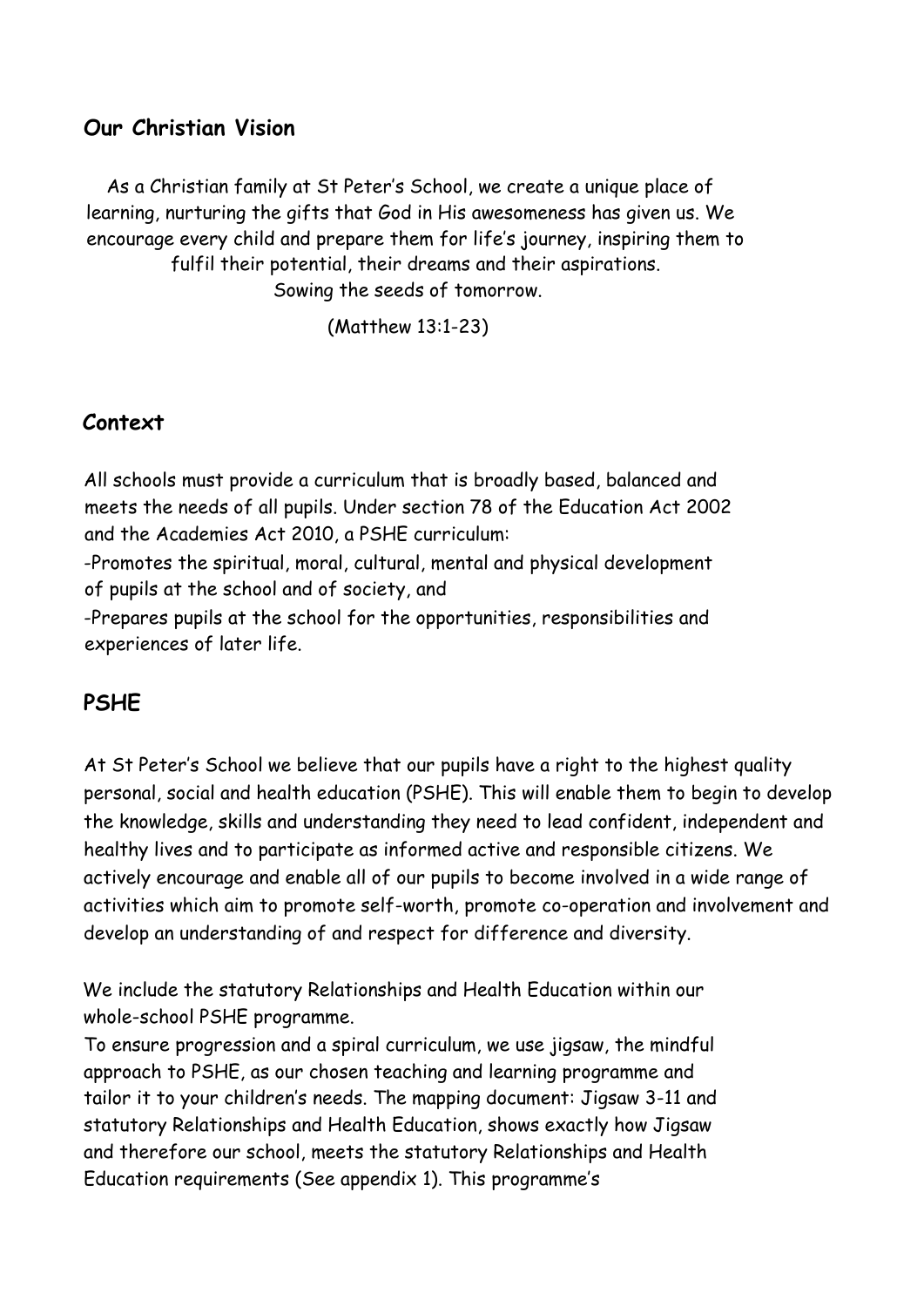complimentary update policy ensures we are always using the most up to date teaching materials and that our teachers are well-supported. The Jigsaw Programme is aligned to the PSHE Association Programmes of Study for PSHE.

# **School Aims**

- To provide a safe, nurturing and inclusive environment where all feel valued and respected.
- To recognise and celebrate difference and diversity in the PSHE curriculum and the school community.
- To form positive working partnerships with all those responsible, including school nurses and other outside agencies.
- To celebrate the achievements of all.
- To support our children in acquiring life skills for the future.

# **Whole School Approach to Teaching and Learning**

PSHE is cross curricular and therefore taught throughout our curriculum and in RE. PSHE is also seen as a separate subject in its own right and is timetabled in each class for one lesson a week. At St Peter's we use the Jigsaw framework in which skills, knowledge and values are revisited and developed in order to provide continuity and progression. It is taught in a way that engages pupils in a variety of activities appropriate to their age, ability and previous experiences. Jigsaw covers all areas of PSHE for the primary phase including statutory Relationships and Health Education (See appendix 2). The table below gives the learning theme of each of the six puzzles (units) and these are taught across school in a two-year cycle:

| Puzzle (Unit) | Content                                              |
|---------------|------------------------------------------------------|
| Being Me in   | Includes understanding my own identity and how I     |
| My World      | fit well in the class, school and global community.  |
|               | Jigsaw Charter established.                          |
| Celebrating   | Includes anti-bullying (cyber and homophobic         |
| Difference    | bullying included) and understanding                 |
| Healthy Me    | Includes drugs and alcohol education, self-esteem    |
|               | and confidence as well as healthy lifestyle choices, |
|               | sleep, nutrition, rest and exercise                  |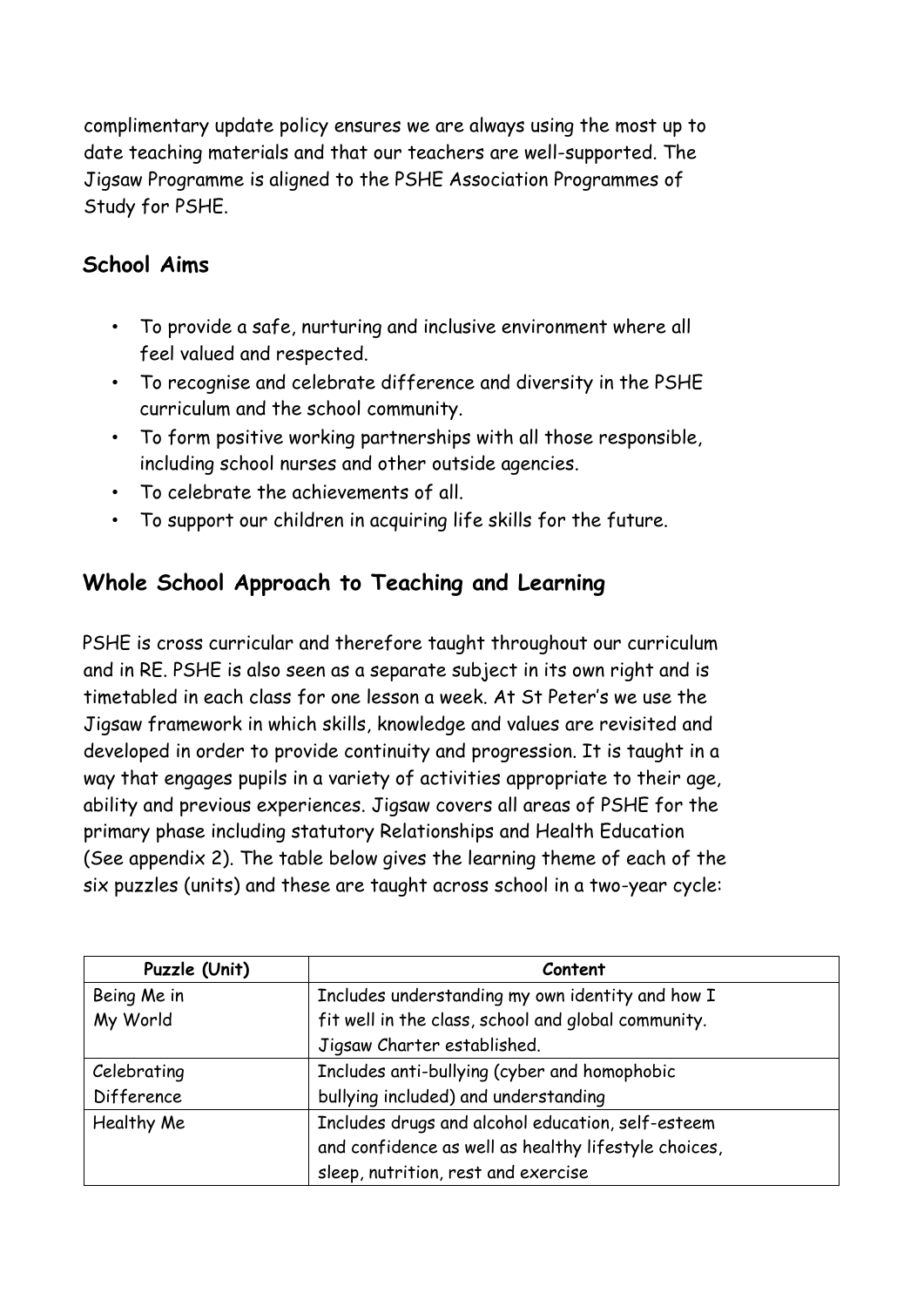| Relationships      | Includes understanding friendship, family and<br>other relationships, conflict resolution and<br>communication skills, bereavement and loss |
|--------------------|---------------------------------------------------------------------------------------------------------------------------------------------|
| Changing Me        | Includes Relationships and Sex Education in the<br>context of coping positively with change                                                 |
| Dream and<br>Goals | Includes goal-setting, aspirations, who do I want to<br>become and what would I like to do for work and to<br>contribute to society         |

PSHE lessons are reinforced and enhanced in many ways:

- Celebration worship where awards for achievements are given.
- Classroom PSHE displays.
- Clubs and trips which promote independence.
- Fund raising for charities and local issues such as the food bank.
- PSHE club to promote pupil well-being.
- Good to be green behaviour system and rewards.
- School council to give our pupils a voice.

# **Relationships Education**

#### *What does the DfE statutory guidance on Relationships Education expect children to know by the time they leave primary school?*

Relationships Education in primary schools will cover 'Families and people who care for me', 'Caring friendships', 'Respectful relationships', 'Online relationships', and 'Being safe'.

The expected outcomes for each of these elements can be found further on in this policy. The way the Jigsaw Programme covers these is explained in the mapping document: Jigsaw 3-11 and Statutory Relationships and Health Education.

It is important to explain that whilst the Relationships Puzzle (unit) in Jigsaw covers most of the statutory Relationships Education, some of the outcomes are also taught elsewhere in Jigsaw e.g. the Celebrating Difference Puzzle helps children appreciate that there are many types of family composition and that each is important to the children involved. This holistic approach ensures the learning is reinforced through the year and across the curriculum.

Parents should also be aware that the Church of England states in "Valuing All God's Children", 2019, that Relationships and Sex education should: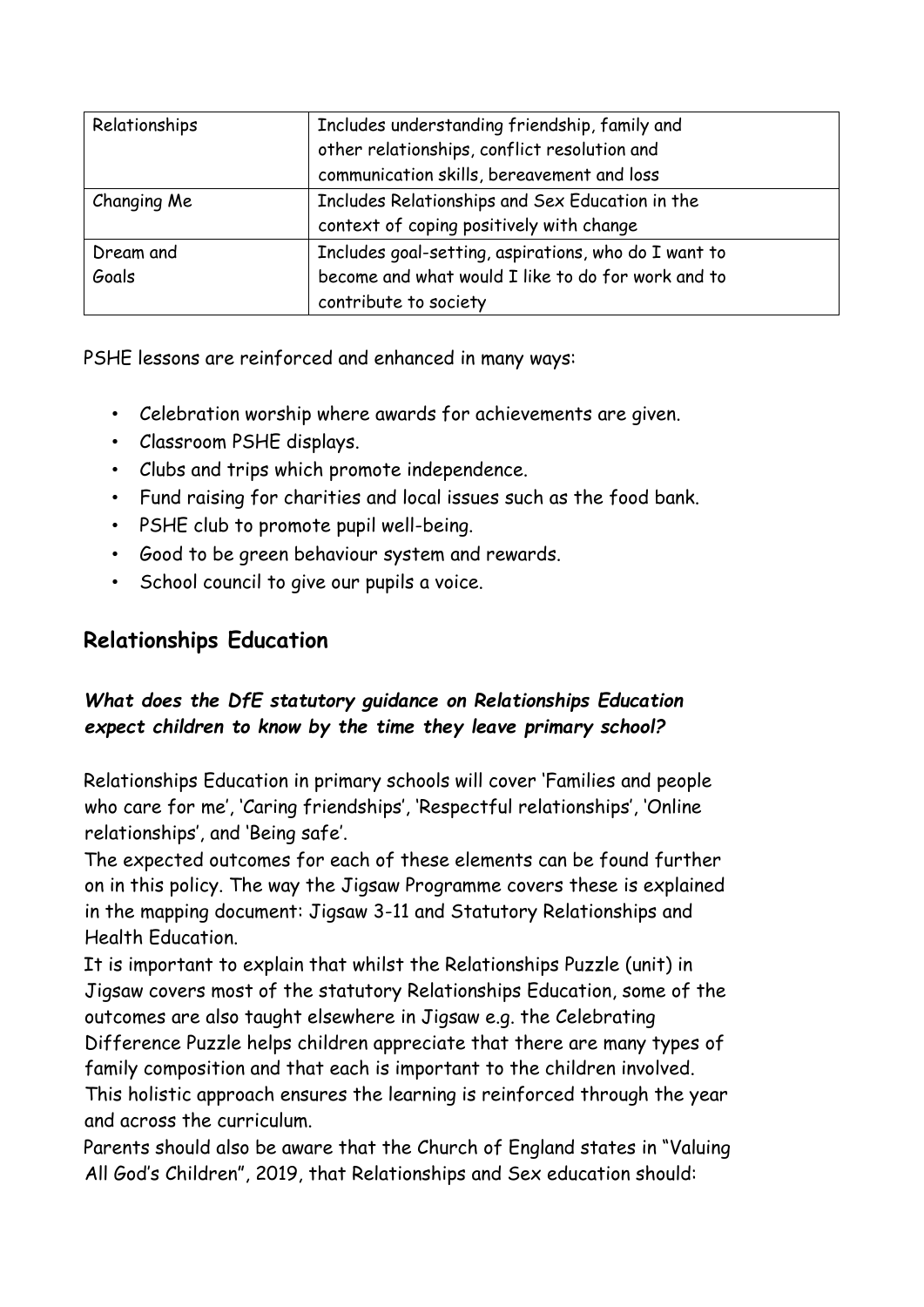"*Make it clear that relationships and sex education is designed to prepare all pupils for the future, regardless of sexual orientation or gender identity. RSE must promote gender equality and LGBT equality and it must challenge discrimination. RSE must take the needs and experiences of LGBT people into account and it should seek to develop understanding that there are a variety of relationships and family patterns in the modern world*." (Page 34)

# **Health Education**

#### *What does the DfE statutory guidance on Health Education expect children to know by the time they leave primary school?*

Health Education in primary schools will cover 'Mental wellbeing', 'Internet safety and harms', Physical health and fitness', Healthy eating', 'Drugs, alcohol and tobacco', 'Health and prevention', 'Basic First Aid', 'Changing adolescent body'.

The expected outcomes for each of these elements can be found further on in this policy. The way the Jigsaw Programme covers these is explained in the mapping document: Jigsaw 3-11 and Statutory Relationships and Health Education.

It is important to explain that whilst the Healthy Me Puzzle (unit) in Jigsaw covers most of the statutory Health Education, some of the outcomes are taught elsewhere in Jigsaw e.g. emotional and mental health is nurtured every lesson through the Calm me time, social skills are grown every lesson through the Connect us activity and respect is enhanced through the use of the Jigsaw Charter.

Also, teaching children about puberty is now a statutory requirement which sits within the Health Education part of the DfE guidance within the 'Changing adolescent body' strand, and in Jigsaw this is taught as part of the Changing Me Puzzle (unit).

Again, the mapping document transparantly shows how the Jigsaw wholeschool approach spirals the learning and meets all statutory requirements and more.

## **Sex Education**

The DfE Guidance 2019 (p.23) recommends that all primary schools 'have a sex education programme tailored to the age and the physical and emotional maturity of the pupils.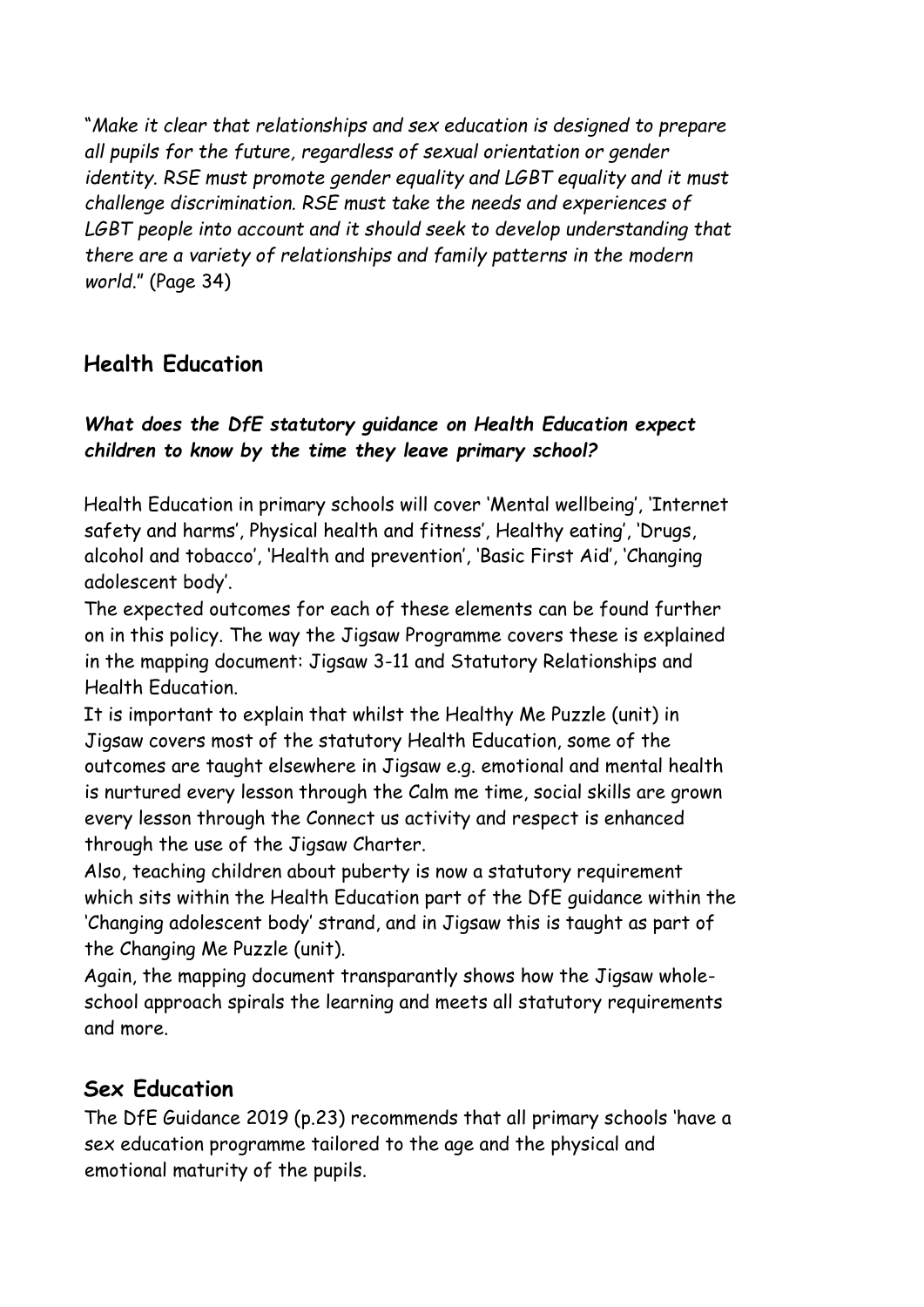However, 'Sex Education is not compulsory in primary schools'. (p. 23) Schools are to determine the content of sex education at primary school. Sex education 'should ensure that both boys and girls are prepared for the changes that adolescence brings and – drawing on knowledge of the human life cycle set out in the national curriculum for science - how a baby is conceived and born'.

At St Peter's School, puberty is taught as a statutory requirement of Health Education and covered by our Jigsaw PSHE Programme in the 'Changing Me' Puzzle (unit). We conclude that sex education refers to Human Reproduction, and therefore inform parents of their right to request their child be withdrawn from the PSHE lessons that explicitly teach this i.e. the Jigsaw Changing Me Puzzle (unit).

"Parents have the right to request that their child be withdrawn from some or all of sex education delivered as part of statutory Relationships and Sex Education" DfE Guidance p.17

Parents have a legal right to withdraw their children from dedicated 'sex education' lessons. They do not have a right to withdraw their children from those aspects of RSE that are taught in National Curriculum Science or where RSE issues arise incidentally in other subject areas. We will work in active partnership with parents/carers, value their views and keep them informed about our RSE provision. If a parent/carer has any concerns about the RSE provision we will take time to address their concerns and allay any fears they may have. If any parents/carers decide to withdraw their child we shall work with them and their child to explore possible alternative provision.

#### **PSHE through the wider curriculum**

Cross-curricular links are made when possible in the following ways: British Values- diversity, tolerance Science- healthy lifestyles, parts of the body Geography- helping our local community, different cultures around the world PE- keeping healthy, exercise Drama- role play, hot seating RE/ Collective worship - positive relationships, our Christian values, celebrating achievements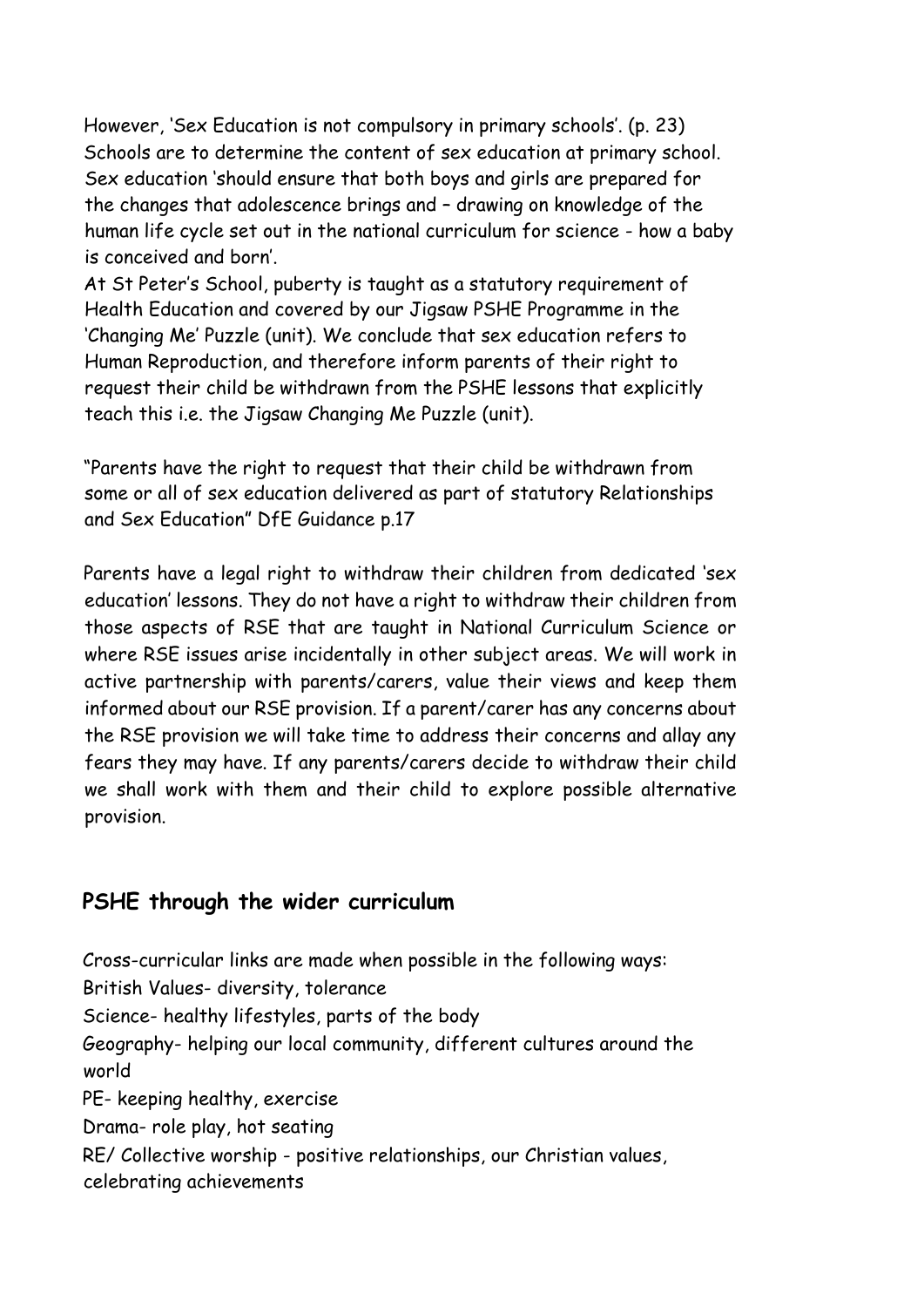#### **Use of visitors/Outside agencies**

At St Peter's we recognise the importance of visitors and outside agencies when promoting PSHE. We welcome a range of visitors into school including the NSPCC, Life Education Caravan, a trained Therapy Dog and our school nurse.

# **Differentiation/ SEN**

Jigsaw is written as a universal core curriculum provision for all children. Inclusivity is part of its philosophy. Teachers tailor each lesson to meet the needs of the children in their classes.

#### **Assessment and recording**

Teachers assess the children's work in PSHE by making informal judgements as they observe them during lessons and by doing formal assessments of their work. We have clear expectations of what the pupils will know, understand and be able to do at the end of each key stage. Each child will be assessed against six key knowledge outcomes for their year group. This information is then passed on to the next teacher, who will use this to inform their future PSHE lessons.

#### **Monitoring and review**

The PSHE subject leader is responsible for monitoring the standards of children's work and the quality of teaching. The subject leader supports colleagues in the teaching of PSHE and RSE, by giving them information about current developments in the subject and by providing a strategic lead and direction for the subject in the school. Staff training and development will also be planned into INSET training when required.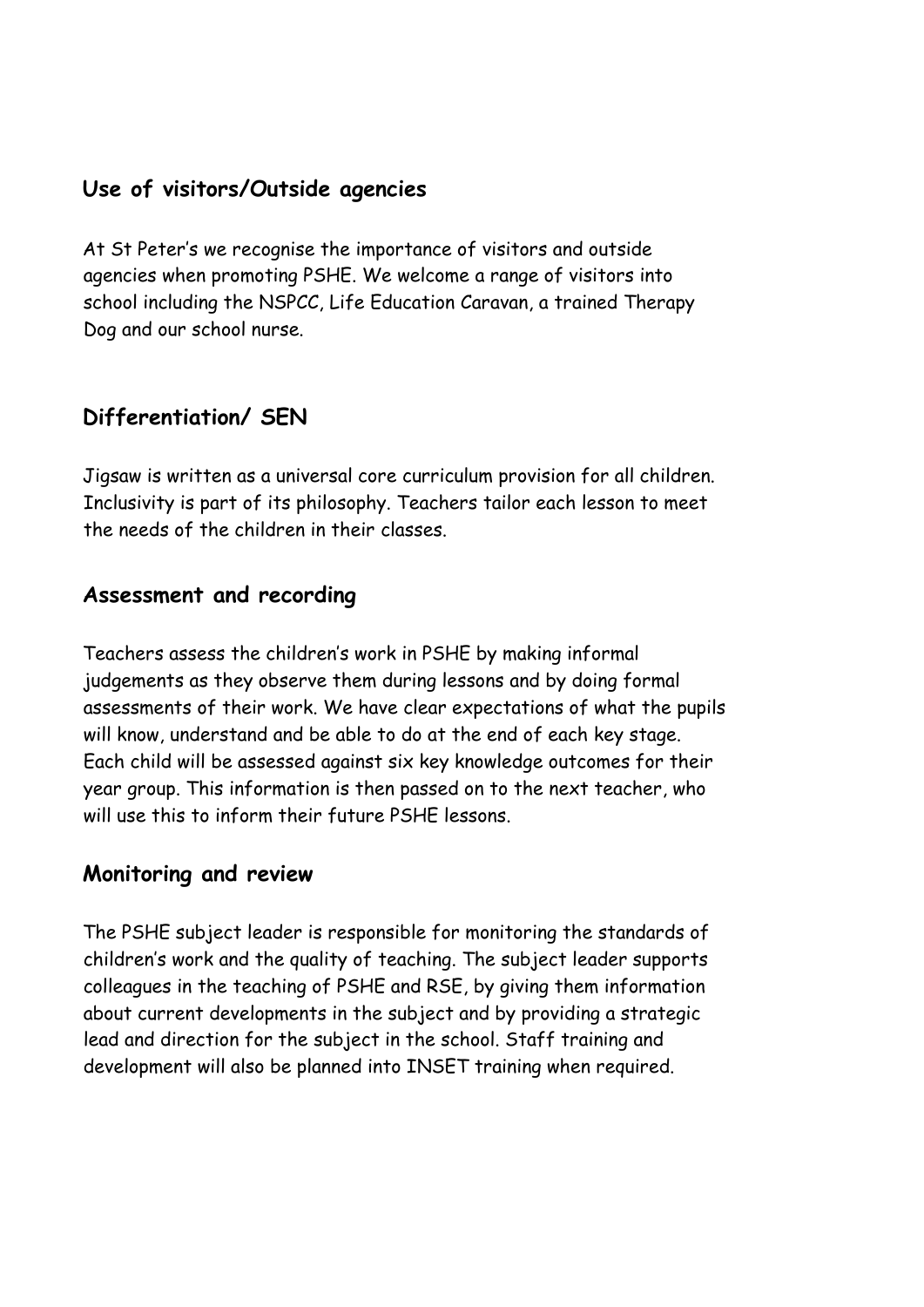# **Equality**

#### **This policy will inform the school's Equalities Plan.**

The DfE Guidance 2019 (p. 15) states, " Schools should ensure that the needs of all pupils are appropriately met, and that all pupils understand the importance of equality and respect. Schools must ensure they comply with the relevant provisions of the Equality Act 2010 under which sexual orientation and gender reassignment are amongst the protected characteristics…

At the point at which schools consider it appropriate to teach their pupils about LGBT (Lesbian, Gay, Bisexual, Transgender), they should ensure this content is fully integrated into their programmes of study for this area of the curriculum rather than delivered as a stand-alone unit or lesson. Schools are free to determine how they do this, and we expect all pupils to have been taught LGBT content at a timely point as part of this area of the curriculum".

This can also have an impact on any anti-bullying policies in regard to these characteristics being the reason for the issue. The Church of England document "Valuing all God's Children", 2019, states:

"*Schools should ensure that they have clear anti-bullying policies on preventing and tackling homophobic, biphobic and transphobic behaviour and language and that these policies are known and understood by all members of the school community. School leaders should present a clear message that HBT bullying will not be tolerated and that there can be no justification for this negative behaviour based on the Christian faith or the Bible. Schools should ensure that pupils understand how to report incidents. Pupils should be confident that if they report bullying it will be taken seriously."*

#### It also asserts:

"*Central to Christian theology is the truth that every single one of us is made in the image of God. Every one of us is loved unconditionally by God. We must avoid, at all costs, diminishing the dignity of any individual to a stereotype or a problem. Church of England schools offer a community where everyone is a person known and loved by God, supported to know their intrinsic value" (*page 1*)*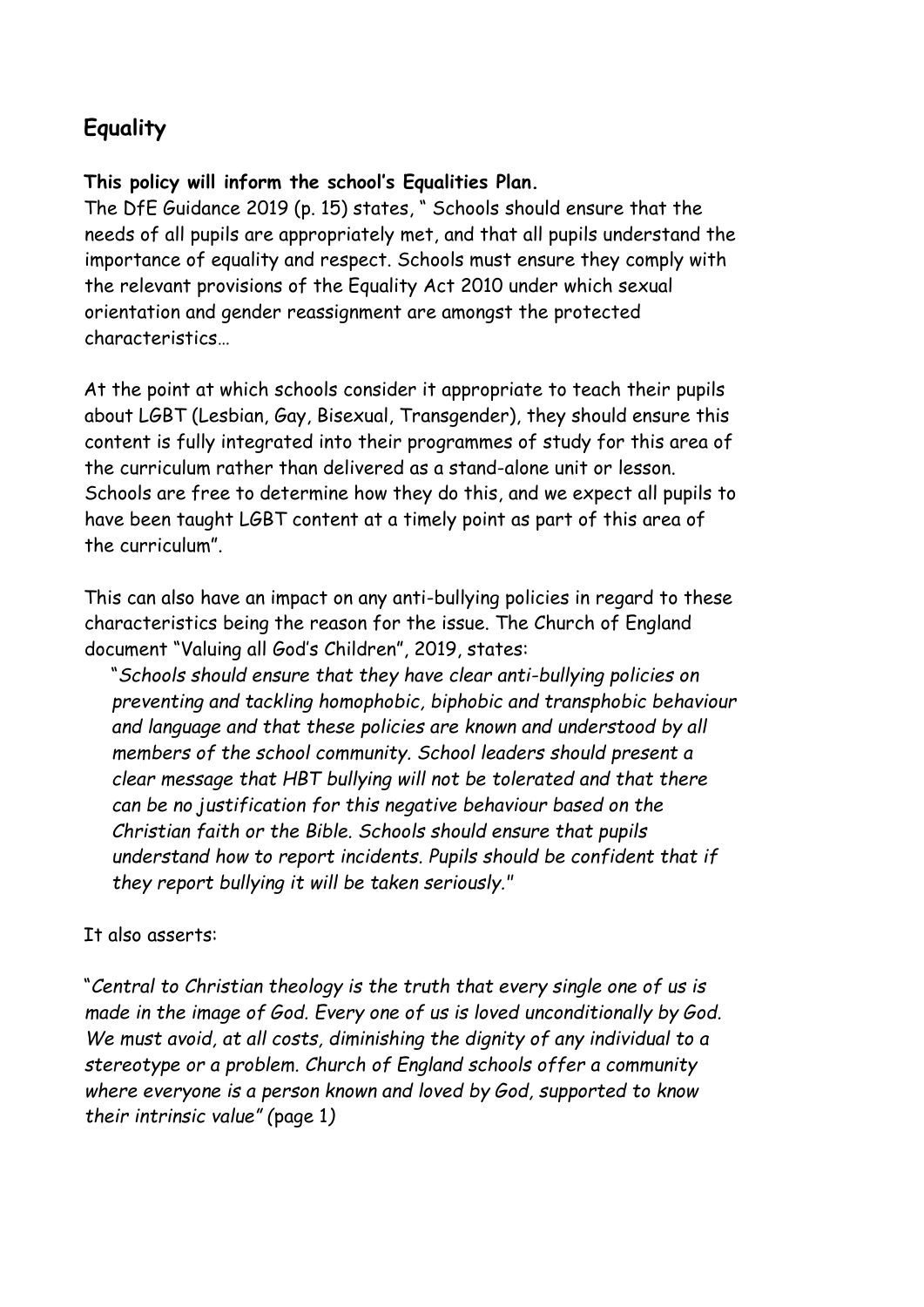"*Opportunities to discuss issues to do with self-esteem, identity and bullying, including HBT (*homophobic, biphobic and transphobic) *bullying, should be included in physical, social, health and economic education or citizenship programmes. The curriculum should offer opportunities for pupils to learn to value themselves and their bodies. Relationships and sex education should take LGBT people into account." (*Page 6*)*

At St Peter's School we promote respect for all and value every individual child.

We also respect the right of our children, their families and our staff, to hold beliefs, religious or otherwise, and understand that sometimes these may be in tension with our approach to some aspects of Relationships, Health and Sex Education.

For further explanation as to how we approach LGBT relationships in the PSHE (RSHE) Programme please see:

'Including and valuing all children. What does Jigsaw teach about LGBTQ relationships?' (See Appendix 3)

# **Safeguarding**

Teachers are aware that sometimes disclosures may be made during PSHE sessions; in which case, safeguarding procedures must be followed immediately.

# **Involving Parents and Carers**

At St Peter's we believe that it is important to have the support of parents, carers and the wider community for the Jigsaw PSHE programme. Parents and carers are/will be given the opportunity to find out about and discuss the Jigsaw PSHE programme through:

- Parent's evenings
- Jigsaw sessions for Parents and Carers
- Information leaflets and posters

# **Links to other policies**

• Equal Opportunities policy